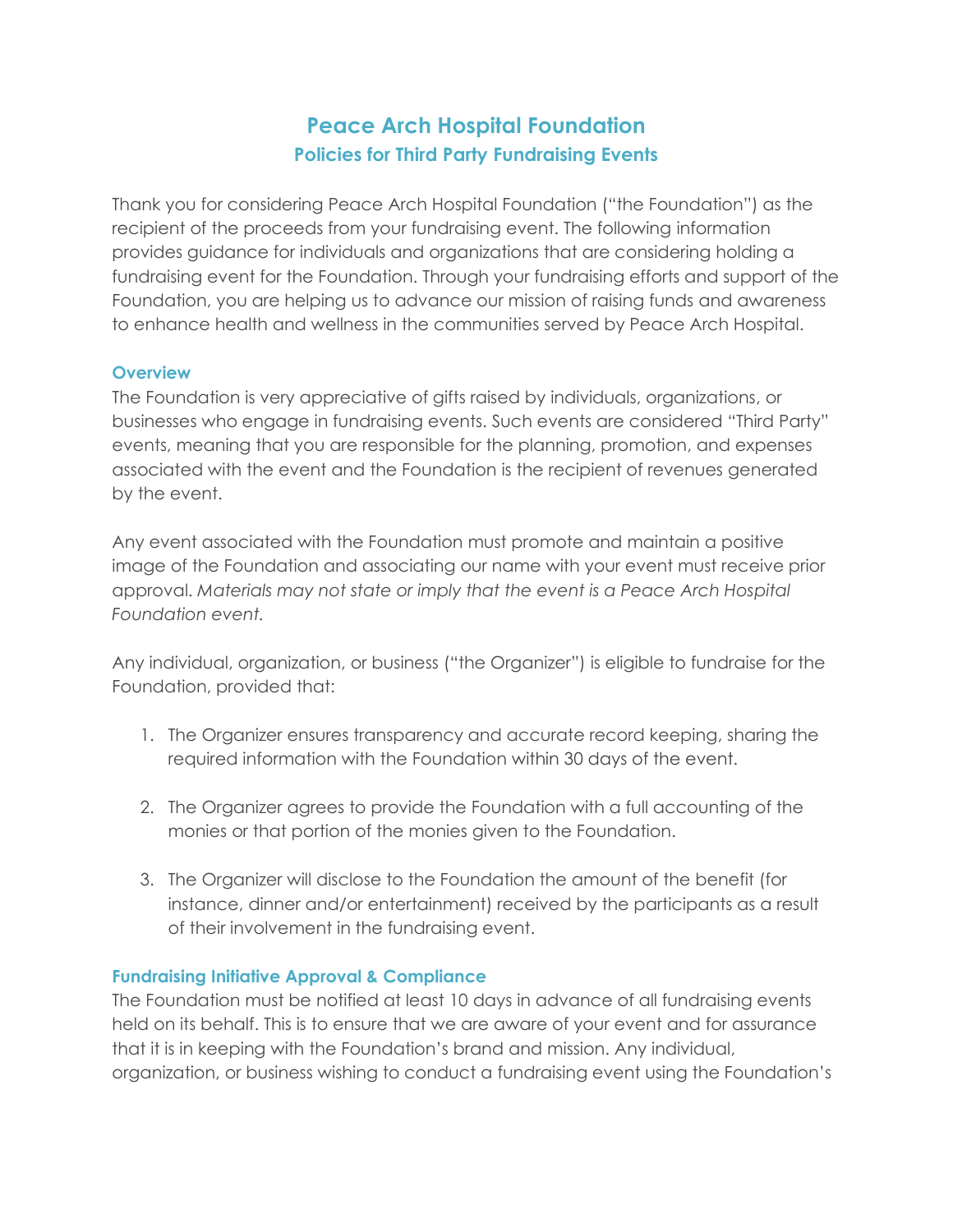name must first contact Amy Cross, Community Engagement Officer, at 604.535.4520 x 757881 or amycross[@pahfoundat](mailto:amywesten@pahfoundation.ca)ion.ca.

The Foundation **will not** sanction the following types of fundraising events, including, but not limited to:

- Events that encourage/involve behaviour that is counter to the Foundation's mission, values, and programming activities;
- Activities that involve a professional fundraiser, telemarketer and/or agreement to raise funds on a commission or bonus basis;
- Direct solicitation (i.e. door-to-door canvassing other than close friends and family), telemarketing or internet methods not aligned with the Foundation's current online fundraising practices;
- Events involving the promotion of a political party or candidate, or appearing to endorse a political activity.

The Foundation reserves the right to decline participation and support for any fundraising event that does not fall within our mandate. The Foundation may also, at any time, withdraw the right to use its name for fundraising or other purposes and all such activities shall immediately cease.

# **Your Responsibilities**

You will be responsible for your event from conception to completion. It is your responsibility to acquire donors, publicize the event, plan your budget, and secure prizes, etc. Foundation staff is available to answer your questions and provide support where they can.

The Foundation shall not be responsible or liable in any manner for any action, obligation, or commitment whatsoever arising from a fundraising event. **The Organizer is responsible for securing insurance for the event.** The Foundation is not responsible for the costs of fundraising or for shortfalls in fundraising goals. If personal information (such as contact details) is collected from donors at an event, the Organizer must ensure that the information is kept confidential and secure.

Third party event revenues and expenses will not flow through the Foundation unless approved prior to the event.

#### **Licenses**

Liquor: If a liquor license is required, the event organizers must apply for and obtain the license in their name. A liquor license will be required for any event that is raffling alcohol or is raising money from the sale of alcohol.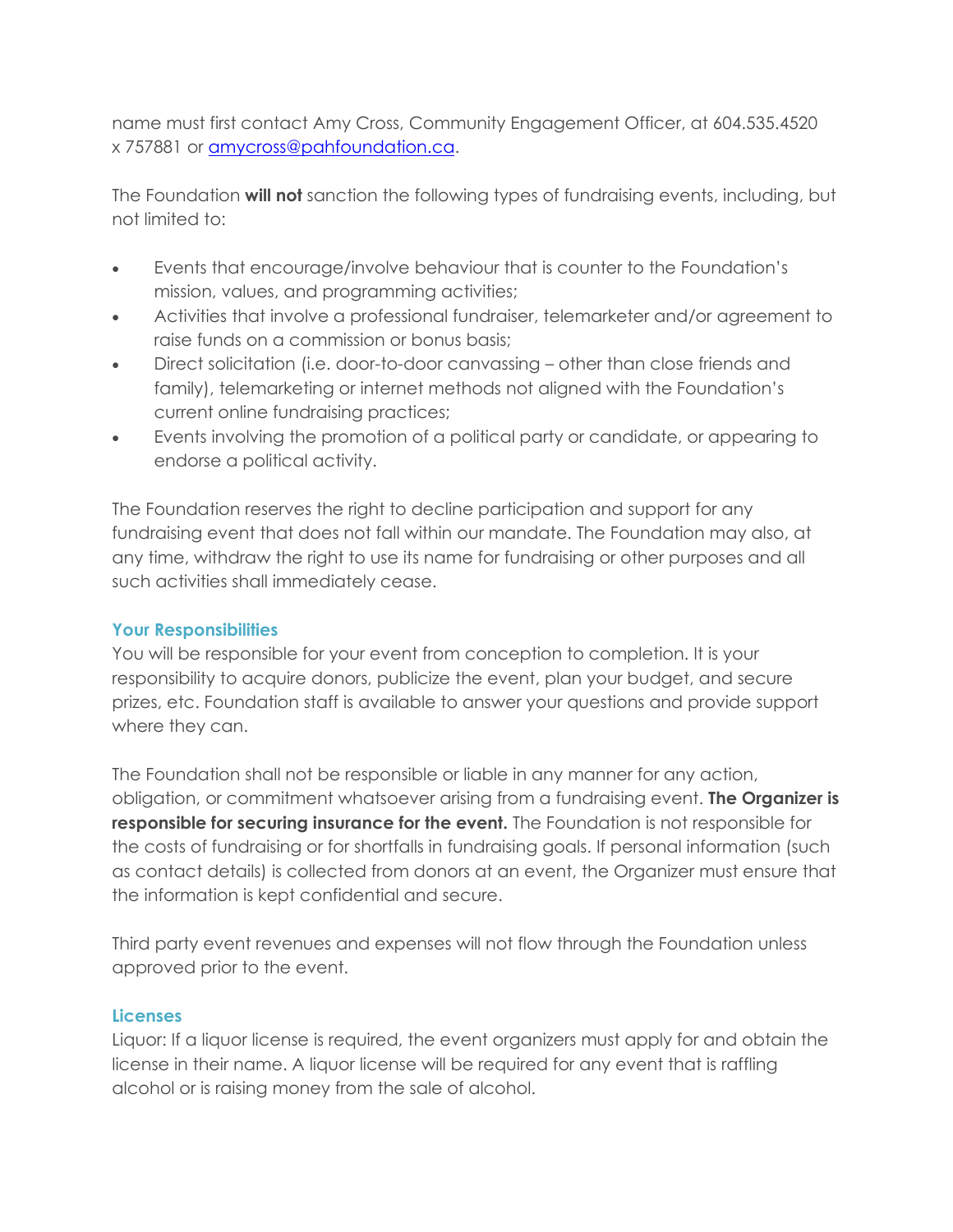Gaming: A gaming license is required for raffles and 50/50 draws in BC. As the event organizer, you are required to obtain the appropriate gaming license and pay the fee. *Please note that all gaming licenses must be applied for under the event's name, not Peace Arch Hospital Foundation.* Please visit the [Government of BC's website](http://www2.gov.bc.ca/gov/content/sports-culture/gambling-fundraising/gambling-licence-fundraising) for information on gaming. An Official Donation Receipt for Income Tax Purposes ("tax receipts") will not be issued for funds raised through any form of gaming.

| <b>What's going to the Foundation?</b>                                                     | <b>Wording to use in advertising</b>                                                                                                           |
|--------------------------------------------------------------------------------------------|------------------------------------------------------------------------------------------------------------------------------------------------|
|                                                                                            |                                                                                                                                                |
| If all the money collected is going to<br><b>Peace Arch Hospital Foundation</b>            | Proceeds benefit Peace Arch Hospital Foundation                                                                                                |
| If all the money minus your expenses is<br>going to the Foundation                         | A portion of the proceeds benefit Peace Arch<br>Foundation. Or net proceeds to benefit Peace Arch<br><b>Hospital Foundation</b>                |
| If a specific dollar amount in the<br>purchase of a product is going to the<br>Foundation. | You must state the dollar amount. For example: For<br>every painting we sell on Sunday, \$100 goes to<br><b>Peace Arch Hospital Foundation</b> |
| If a percentage of the proceeds are<br>going to benefit the Foundation                     | You must state what percentage. For example, 50%<br>of the proceeds to benefit Peace Arch Hospital<br>Foundation                               |

#### **Acceptable wording to use in advertising for your event**

#### **Publicity & Material Approval**

Any Individual or organization wishing to use the Foundation's name, logo, and/or charitable registration number on any materials, including advertising, **must** receive the Foundation's prior approval from the Community Engagement Officer.

#### **Tax Receipting**

Tax receipts will only be issued by the Foundation in accordance with Canada Revenue Agency guidelines and the Income Tax Act. The Foundation reserves the right to make a final decision as to whether a tax receipt will be issued or not and the amount.

The Foundation can only issue a tax receipt for **"true"** donations meaning that the donor does not receive any benefit from making the donation.

Monies raised through the following means may be accepted, however, because of the nature of the fundraising method, the Foundation is **unable** to issue a tax receipt:

- Ticket purchase or entrance fee
- Raffle/lottery/draw ticket purchase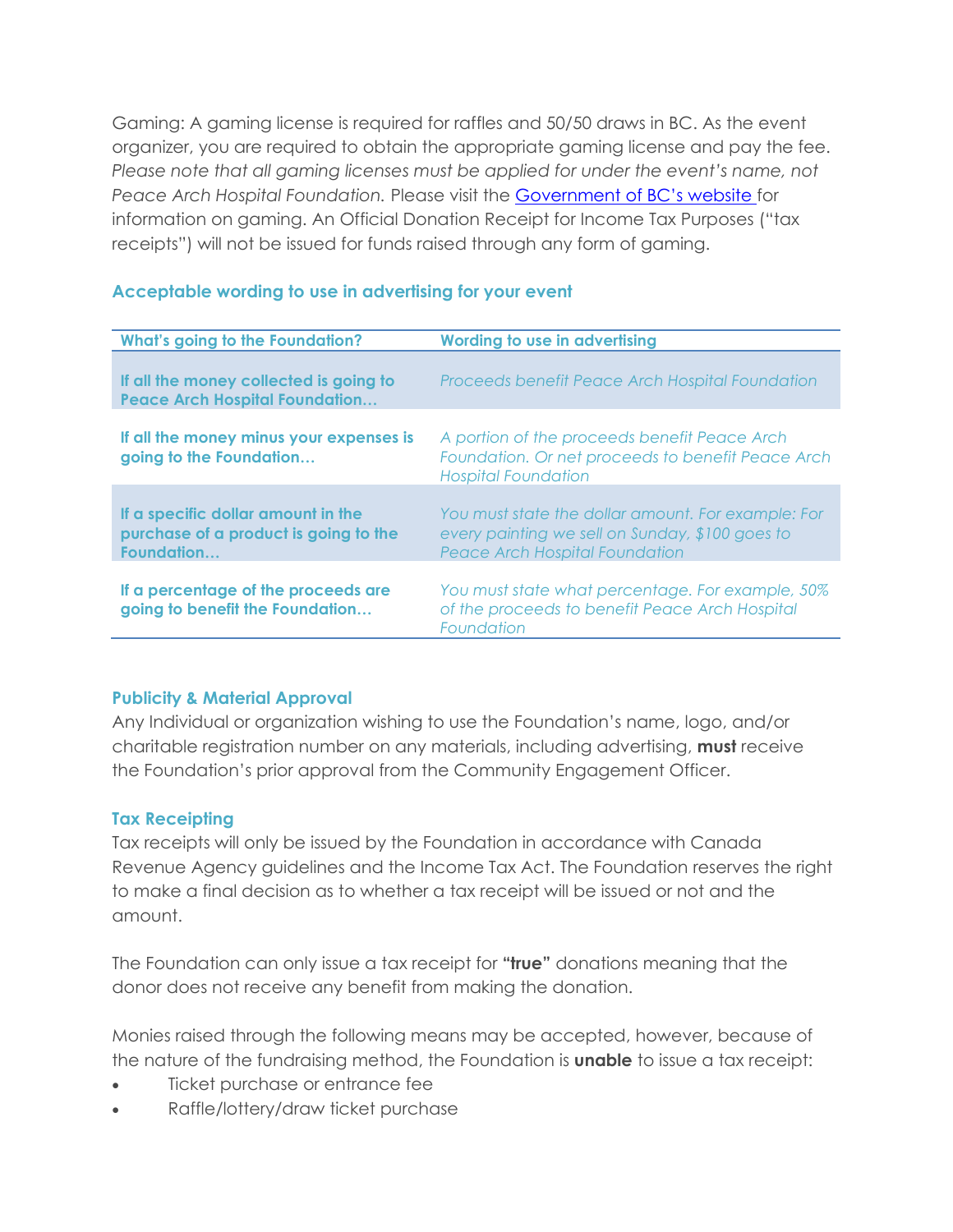- Auction or silent auction items purchased
- Sponsorships (a contribution made by a business for recognition and promotional purposes)
- Donated services

Example of a **"true"** donation: If a donor was to buy a ticket to a dinner event they would not receive a tax receipt for the purchase of the ticket since they will receive a meal in return for their payment. However, if at the dinner they decided to donate \$100, they would receive a tax receipt since they are not receiving anything in return for their donation.

# **Information required for tax receipt**

The Foundation will issue tax receipts for donations of **\$20** or more, once the following information is provided:

- A complete list of those who made a donation, including:
	- ✓ Full name
	- ✓ Mailing address with postal code
	- ✓ Phone number
	- ✓ Amount of donation
- Optional information
	- $\checkmark$  Email for a paperless tax receipt
	- $\checkmark$  Initials in the section of the donation form that asks if they would like to receive information from the Foundation

Donations can be given by:

- ✓ Cash
- ✓ Donation form: writing down the donors credit card information that will later be charged by a Foundation staff
- ✓ Foundation's website: The Foundation accepts Visa, MasterCard, and American Express credit cards on the website. A tax receipt is automatically generated and emailed to the donor.
- ✓ Cheque: The cheque needs to be made payable to "Peace Arch Hospital Foundation"
- ✓ Square: Speak to the Special Projects Officer regarding use of this payment option

# **GoFundMe**

GoFundMe is a for-profit crowdfunding platform that allows people to raise money for events. When a GoFundMe page is created they will ask for a beneficiary. You are able to register Peace Arch Hospital Foundation as the charity to receive funds from the page. GoFundMe will issue the tax receipts to the donors; when the event is over and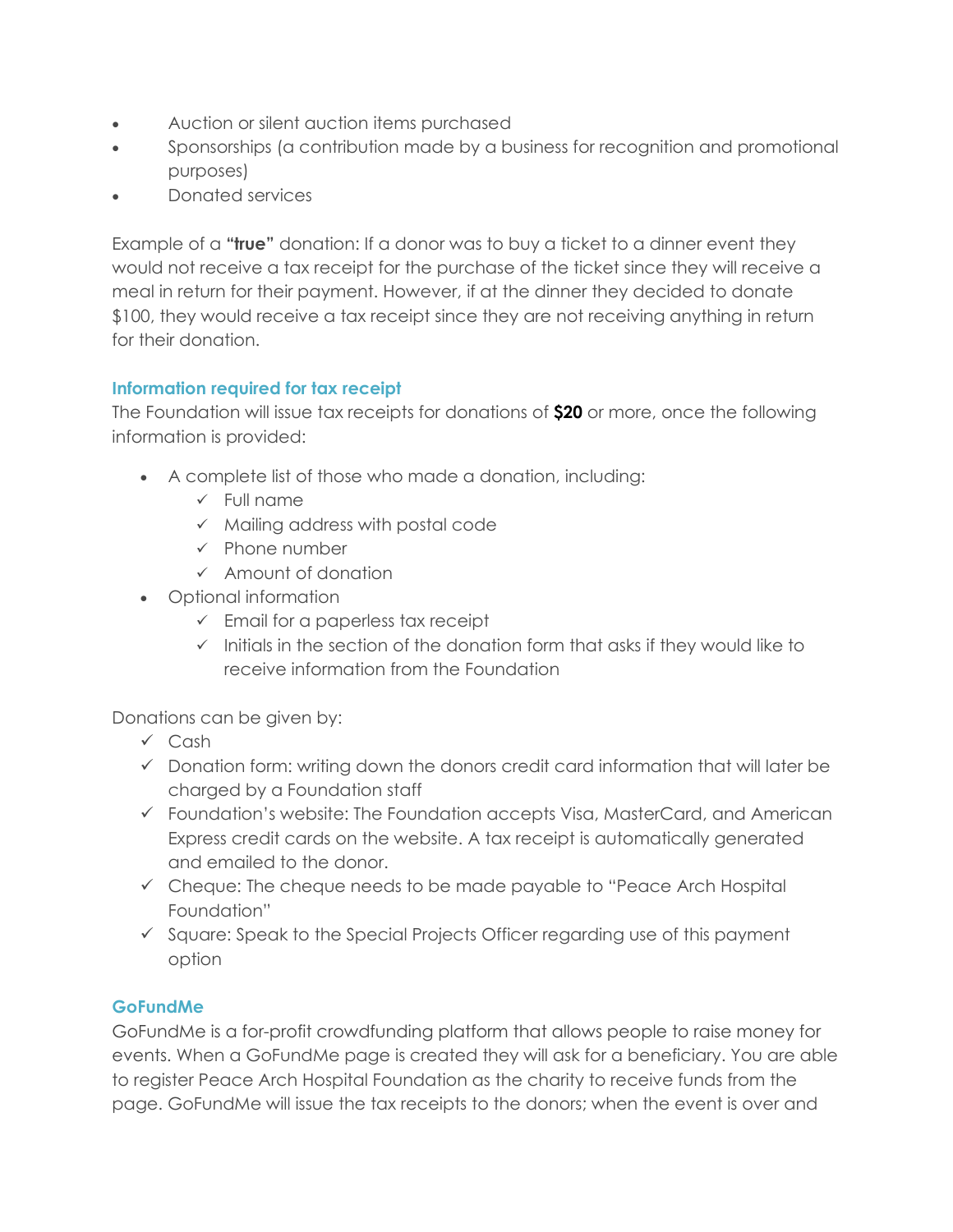the page is closed, GoFundMe will send funds raised directly to the Foundation. If you choose to use this method please note that there is a processing fee charged by this service which will result in the wording for your fundraiser being: *A portion of the proceeds benefit Peace Arch Foundation. Or net proceeds to benefit Peace Arch Hospital Foundation.* Before using this service please check with the Special Projects Officer to ensure this is the right fit for your event.

### **Donating Event Proceeds**

Once you have completed your event and you are ready to give the proceeds to the Foundation, we ask that it be done through a cheque, cash, or manual processing of a credit card payment by Foundation staff. Please do not forward the proceeds through our website platform.

Funds raised are not transferable to any other organization.

## **Foundation Support**

The Special Projects Officer is available to help with any questions you may have while planning your event. The Foundation is able to offer some assistance with marketing depending on the size of your event.

Marketing Support that is available:

- Fiver creation
- Flyer distribution around the Hospital
- Event information sent to Peace Arch Hospital staff
- Posts on social media promoting the event
- A listing on the Foundation's website (at the discretion of the Marketing team)
- Copy of Peace Arch Hospital Logo

Other support available:

- Donation forms
- Volunteers for the event
- Square Payment (Dependant on Staff involvement)
- Foundation marketing materials (Brochures/Thrive magazines)
- Foundation Banner
- Foundation swag (determined on a case-by-case basis and while supplies last)
- A Foundation representative to speak at your event based on availability

# **Thank you**

Thank you for your interest in raising funds for Peace Arch Hospital Foundation. We know that events require a lot of time and hard work and we appreciate your desire to help make a difference in our community. To thank you and to acknowledge your hard work, the Foundation will invite you to a cheque presentation of the monies raised that will be shared on social media.